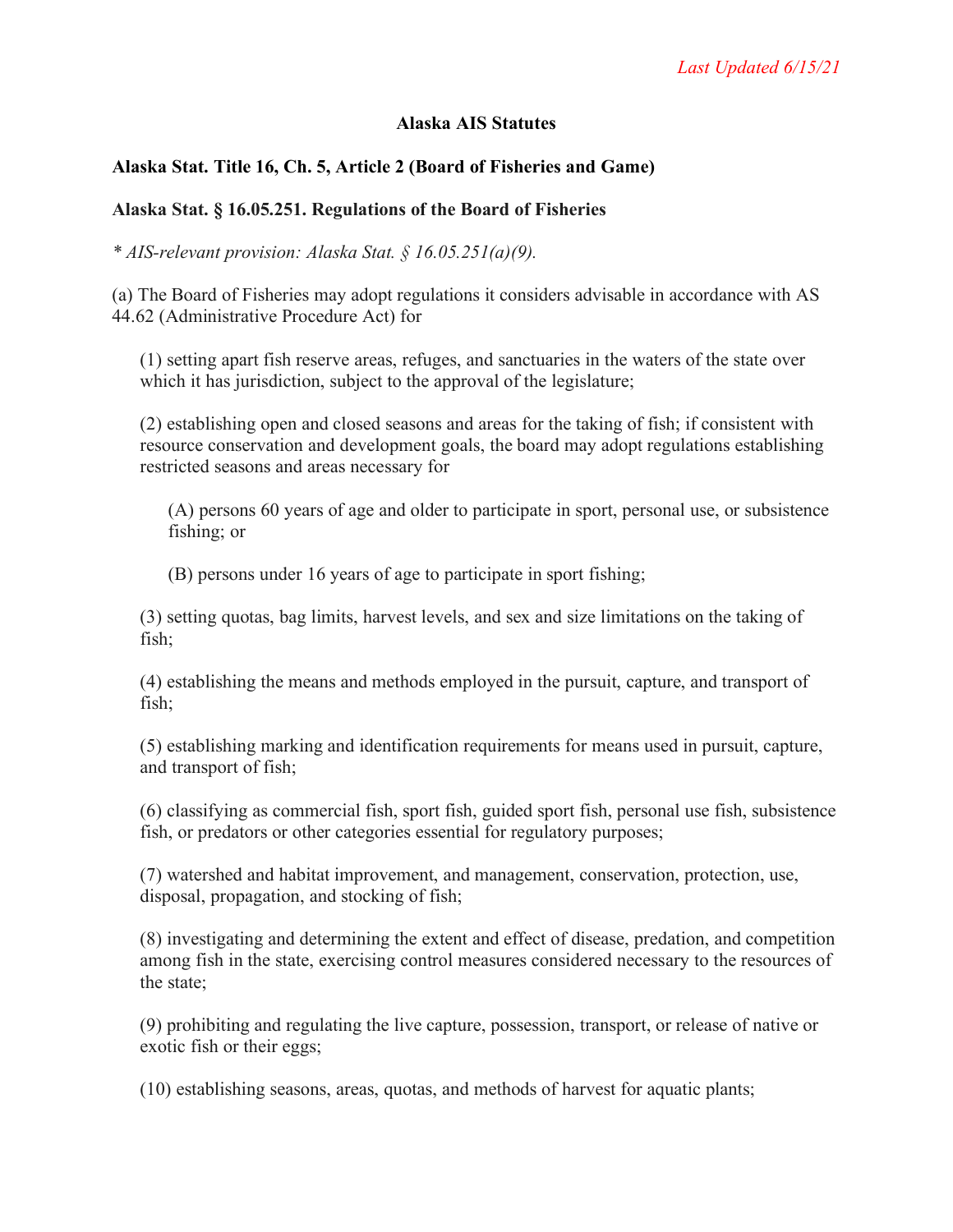(11) establishing the times and dates during which the issuance of fishing licenses, permits, and registrations and the transfer of permits and registrations between registration areas is allowed; however, this paragraph does not apply to permits issued or transferred under AS 16.43;

(12) regulating commercial, sport, guided sport, subsistence, and personal use fishing as needed for the conservation, development, and utilization of fisheries;

(13) requiring, in a fishery, observers on board fishing vessels, as defined in AS 16.05.475(d), that are registered under the laws of the state, as defined in AS 16.05.475(c), after making a written determination that an on-board observer program

(A) is the only practical data-gathering or enforcement mechanism for that fishery;

(B) will not unduly disrupt the fishery;

(C) can be conducted at a reasonable cost; and

(D) can be coordinated with observer programs of other agencies, including the National Marine Fisheries Service, North Pacific Fishery Management Council, and the International Pacific Halibut Commission;

(14) establishing nonexclusive, exclusive, and superexclusive registration and use areas for regulating commercial fishing;

(15) regulating resident or nonresident sport fishermen as needed for the conservation, development, and utilization of fishery resources;

(16) requiring unlicensed fishing vessels present in or transiting the waters of the state to report to the department the quantity, species, and origin of fish on board; in this paragraph, "unlicensed fishing vessel" means a fishing vessel that is not licensed under AS 16.05.490-- 16.05.530;

(17) promoting fishing and preserving the heritage of fishing in the state.

(b) Repealed.

(c) If the Board of Fisheries denies a petition or proposal to amend, adopt, or repeal a regulation, the board, upon receiving a written request from the sponsor of the petition or proposal, shall in addition to the requirements of AS 44.62.230 provide a written explanation for the denial to the sponsor not later than 30 days after the board has officially met and denied the sponsor's petition or proposal, or 30 days after receiving the request for an explanation, whichever is later.

(d) Regulations adopted under (a) of this section must, consistent with sustained yield and the provisions of AS 16.05.258, provide a fair and reasonable opportunity for the taking of fishery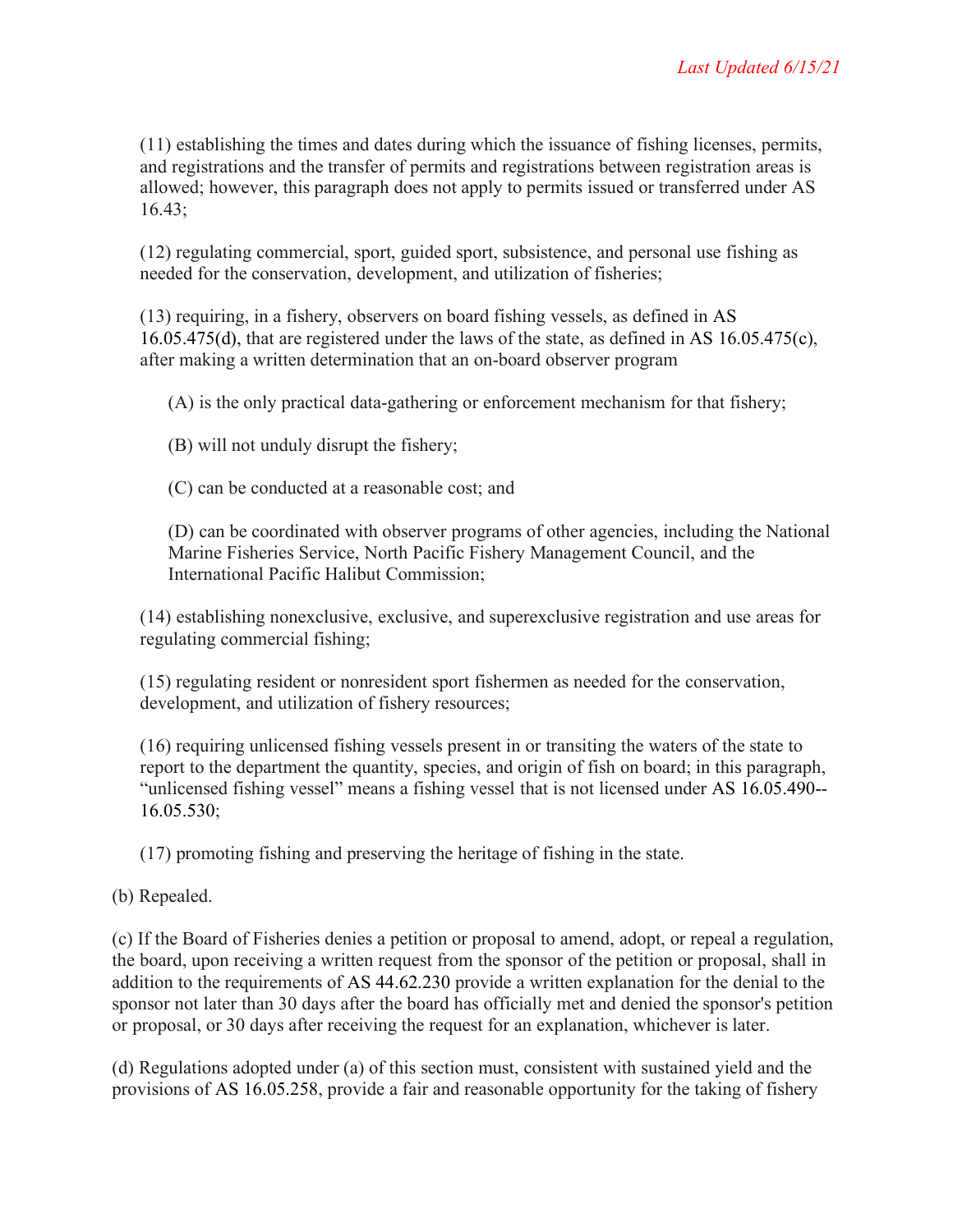resources by personal use, sport, and commercial fishermen.

(e) The Board of Fisheries may allocate fishery resources among personal use, sport, guided sport, and commercial fisheries. The board shall adopt criteria for the allocation of fishery resources and shall use the criteria as appropriate to particular allocation decisions. The criteria may include factors such as

(1) the history of each personal use, sport, guided sport, and commercial fishery;

(2) the number of residents and nonresidents who have participated in each fishery in the past and the number of residents and nonresidents who can reasonably be expected to participate in the future;

(3) the importance of each fishery for providing residents the opportunity to obtain fish for personal and family consumption;

(4) the availability of alternative fisheries resources;

(5) the importance of each fishery to the economy of the state;

(6) the importance of each fishery to the economy of the region and local area in which the fishery is located;

(7) the importance of each fishery in providing recreational opportunities for residents and nonresidents.

(f) Except as expressly provided in AS 16.40.120(e) and 16.40.130, the Board of Fisheries may not adopt regulations or take action regarding the issuance, denial, or conditioning of a permit under AS 16.40.100 or 16.40.120, the construction or operation of a farm or hatchery required to have a permit under AS 16.40.100, or a harvest with a permit issued under AS 16.40.120.

(g) The Board of Fisheries shall consider a request of the commissioner for approval of a petition to the Alaska Commercial Fisheries Entry Commission to establish a moratorium on new entrants into a commercial fishery under AS 16.43.225 at the board's next regular or special meeting that follows the receipt by the board of the request for approval of the petition and that allows time for the notice required under this subsection. The board may consider the request of the commissioner for approval of the petition only after 15 days' public notice of the board's intention to consider approval of the petition. The board shall consider whether the commissioner, in support of the request for approval of the petition, has adequately shown that the fishery meets requirements for a moratorium on new entrants under AS 16.05.050. The board by a majority vote of its members at the meeting when the petition must be considered shall approve or disapprove the petition.

(h) The Board of Fisheries shall adopt by regulation a policy for the management of mixed stock fisheries. The policy shall provide for the management of mixed stock fisheries in a manner that is consistent with sustained yield of wild fish stocks.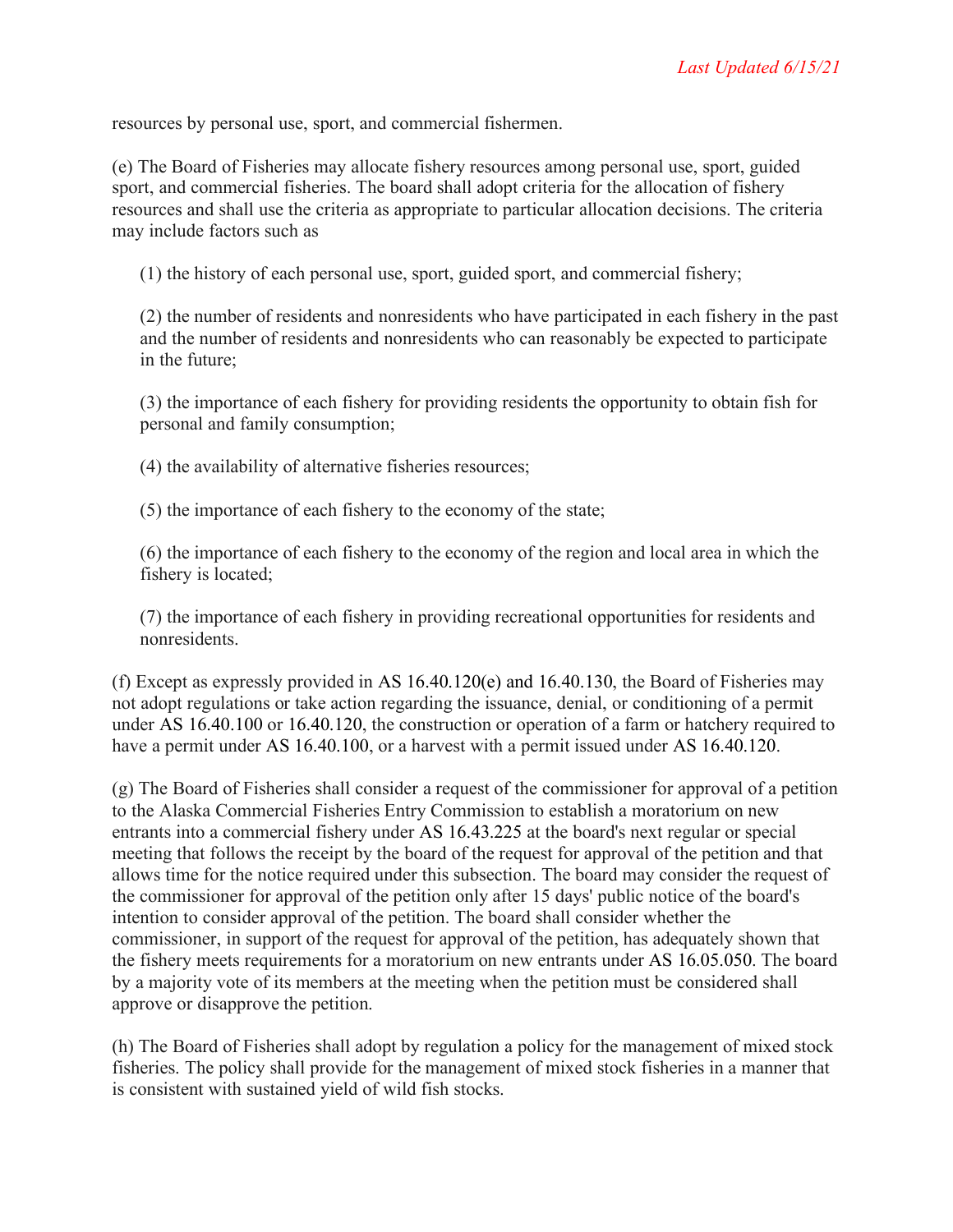(i) Notwithstanding AS  $16.43.140(c)(5)$ , the board may adopt, at a regularly scheduled meeting at which the board considers regulatory proposals for management of a specific salmon fishery, a regulation to allow a person who holds two entry permits for that salmon fishery an additional fishing opportunity appropriate for that particular fishery.

# **Alaska Stat. Title 16, Ch. 35 (Predatory Animals)**

# **Alaska Stat. § 16.35.210. Nonindigenous fish**

(a) A person may not knowingly release, or transport, possess, import, or export for the purpose of release, into the water of the state live nonindigenous fish or live fertilized eggs of nonindigenous fish, unless permitted by AS 16.05--AS 16.40 or by a regulation adopted under AS 16.05--AS 16.40. This subsection does not apply to

(1) a fisherman who catches and releases a fish into the water from which the fish was taken; or

(2) generally accepted conduct in relation to permitted salt water commercial or sport fishing.

(b) A person may not knowingly rear live ornamental fish in, or release live ornamental fish into, the water of the state.

(c) A person who violates this section is guilty of a class A misdemeanor.

(d) In addition to the penalty imposed under (c) of this section, a person who is convicted of violating this section may be ordered by the court to pay restitution to the state to cover the costs of damages to fishery resources of the state and of removing the introduced fish species from the water of the state.

(e) In this section,

(1) "knowingly" has the meaning given in AS 11.81.900;

(2) "nonindigenous fish" means a species of fish that is not native to the body of water in which the fish is released or is intended to be released;

(3) "ornamental fish" means an aquatic finfish, commonly referred to as tropical fish, aquarium fish, or goldfish, an aquatic invertebrate, or an amphibian that is imported, cultured, or sold in the state customarily for viewing in an aquarium or for raising in an artificial containment system and that is not customarily used for sport fishing in the state or used for human consumption;